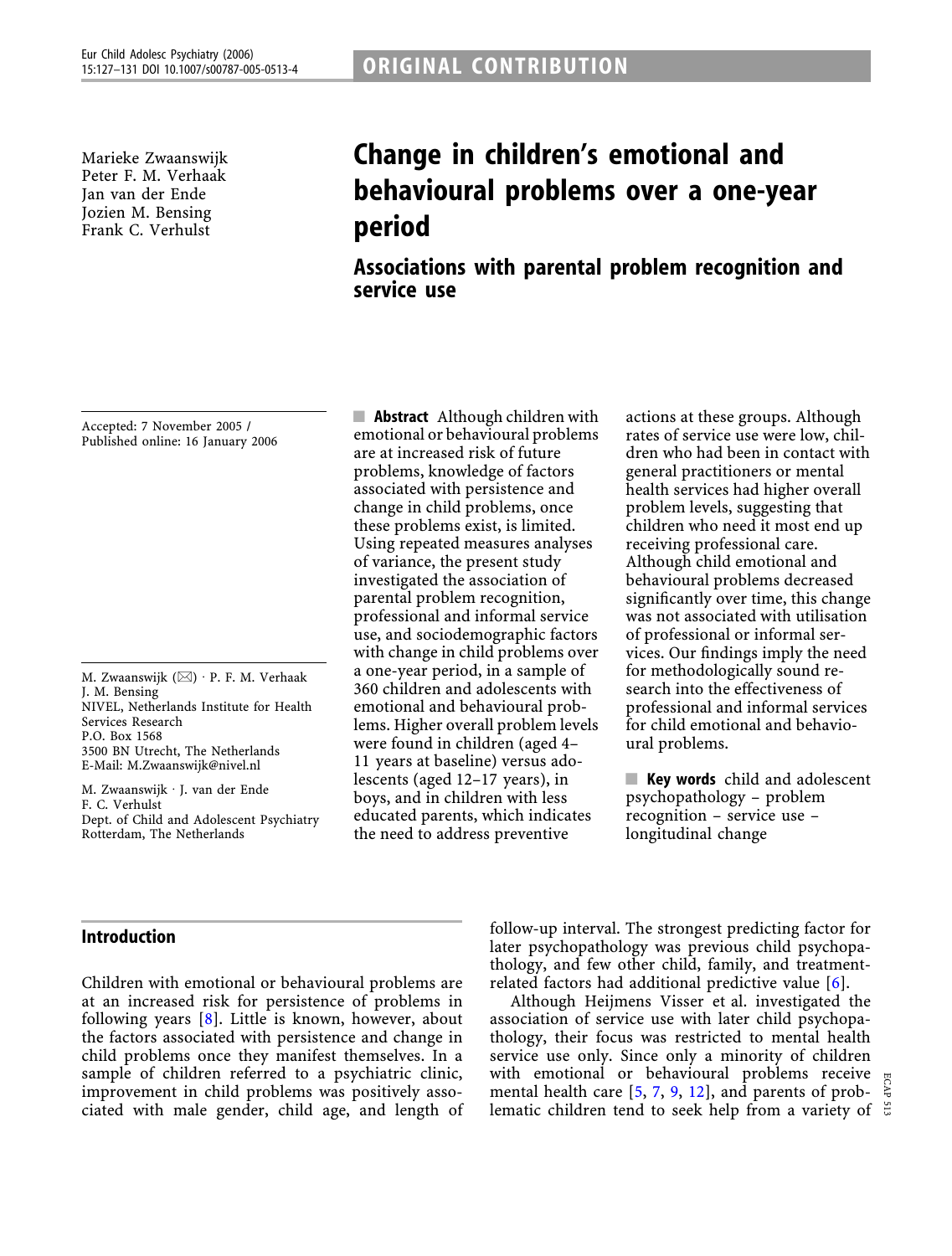sources besides mental health care (e.g. informal care, primary care), it is interesting to investigate the association of these various types of care with change in child problems over time. The present study aims to provide a reflection of this multi-faceted nature of service use for child emotional and behavioural problems by investigating the extent to which utilisation of professional (general practitioner, mental health care) and informal services (teacher, friends or relatives) is associated with change in children's problems over a one-year period. Parents' acknowledgement of the presence of emotional or behavioural problems in their child (problem recognition) and sociodemographic factors (child gender, age group, parental education level) are also investigated as possible correlates of change in children's problems.

#### Methods

The sample used in this article is part of a larger study on help-seeking for child emotional and behavioural problems. For a more detailed description of the methodology of this study, see Zwaanswijk et al. [\[13,](#page-4-0) [14](#page-4-0)]. Data were obtained from the Second Dutch National Survey of General Practice, in which 2431 parents of children (aged 4–17), who were randomly chosen from a representative sample of Dutch general practice patients, participated in an extensive health interview survey  $[11]$ . The patients listed in the participating general practices were comparable to the general Dutch population with respect to age, gender, and type of health insurance [[11\]](#page-4-0). As part of the health interview, children were screened for the presence of emotional or behavioural problems by means of the Child Behavior Checklist (CBCL) [[1\]](#page-3-0), Teacher's Report Form (TRF) [[2\]](#page-3-0), and Youth Self-Report (YSR) [[3\]](#page-3-0). Parents of children scoring in the deviant range of the CBCL, TRF, or YSR Total Problems scales based on the cut-off points suggested by Achenbach  $[1-3]$ , were asked to participate in an interview on help-seeking (T1). Parents of 360 of the originally 553 selected children participated (65.1%). Children of respondents and non-respondents did not differ significantly in age, gender, CBCL and TRF Total Problems scores, but participating parents were more highly educated (Mann–Whitney U-test;  $P \leq$ 0.01) and their children had lower YSR Total Problems scores (*T*-test;  $P < 0.05$ ).

One year after the first interview, 317 respondents (response: 88.1%) again filled in the CBCL, YSR, and a questionnaire on help-seeking (T2). No significant differences between respondents and non-respondents were found for child gender, child age, parents' education level, CBCL Total Problems score, and contact with professional or informal services on T1.

At both time points, parents were asked whether or not they had used help for child emotional or behavioural problems from general practitioners (GPs), mental health care, teachers, and friends or relatives during the year preceding assessment. Parental problem recognition was assessed at T1 by asking whether the child had an emotional or behavioural problem.

To investigate factors associated with change in the level of problem scores, repeated measures analyses of variance were used, with the variables listed in Table [1](#page-2-0) as between-subjects factors. Based on child age on T1, the sample was dichotomised into children (aged 4–11 years) and adolescents (aged 12–17 years). Because of the effect of parental education level on T1 participation, we controlled for this variable in the analyses. Analyses were restricted to parent reports of child problems (CBCL Total Problems), because TRF data were not obtained at T2, and the number of respondents for whom YSR data were available for both time points was limited  $(N = 87)$ , because of the restricted age range in which the YSR can be administered.

After testing the strength of the association of each variable with change in problem scores independently, variables with significant effects were entered into a multiple analysis to determine their unique contribution over and above the effects of all other variables. When a significant effect was found for parental education level, dummy variables were subsequently included in the model to test whether the patterns of change for children from highly and moderately educated parents differed significantly from the pattern for children from parents with low education level.

#### Results

Since our sample was screened for the presence of emotional or behavioural problems, the overall mean CBCL Total Problems scores at T1 (36.9; s.d. 18.3) and at T2 (28.3; s.d. 20.9) were above the means of a Dutch normative sample [\[10\]](#page-4-0). However, because screening was based on deviant Total Problems scores on at least one of three separate measures (CBCL, TRF, and YSR), not all, but 244 children (68%) in our sample had deviant CBCL Total Problems scores at T1.

Overall, CBCL Total Problems scores decreased significantly over a one-year period (T-test;  $P \leq$ 0.01). In 34.3% of our sample, scores changed from deviant to normal level during the assessment period, whereas in 2.2% scores deteriorated from the normal to the deviant range. Comparable percentages of children remained in either the deviant (33.3%) or the normal range (30.2%).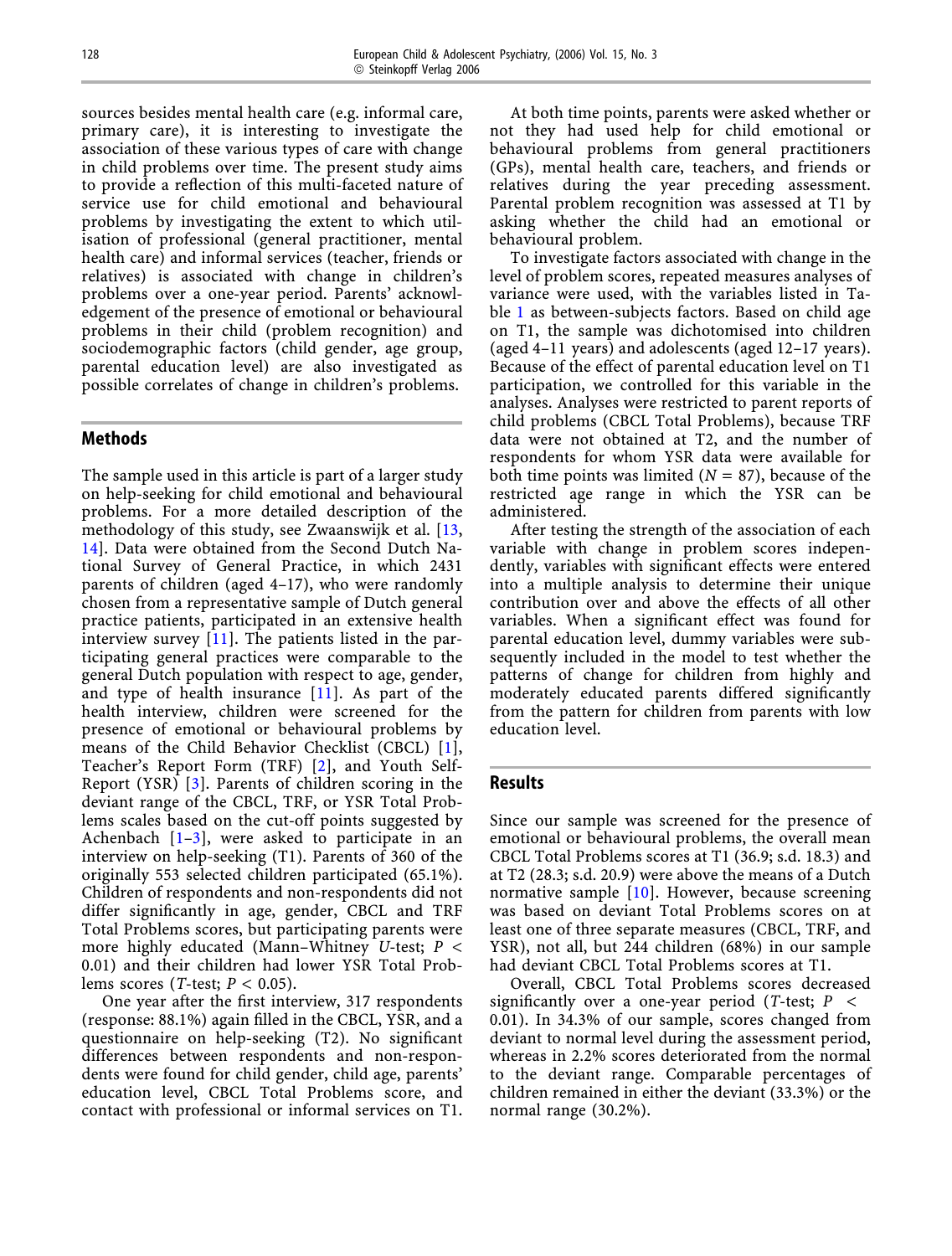|                              | <b>Total Problems</b> |                                           |                         |                         |               |      |                |              |
|------------------------------|-----------------------|-------------------------------------------|-------------------------|-------------------------|---------------|------|----------------|--------------|
|                              |                       |                                           | <b>Means</b>            |                         | <b>Within</b> |      | <b>Between</b> |              |
|                              | $\overline{N}$        | %                                         | T1                      | T <sub>2</sub>          | F             | P    | F              | $\mathsf{P}$ |
| Child gender                 | 360                   | 54.4% boys<br>45.6% girls                 | 39.35<br>34.02          | 31.33<br>24.62          | 0.38          | 0.54 | 4.08           | 0.04         |
| Child age group at T1        | 360                   | 68.3% child<br>31.7% adolescent           | 38.76<br>32.96          | 29.97<br>24.26          | 0.01          | 0.93 | 7.98           | 0.01         |
| Parental education level     | 357                   | 13.4% low<br>50.1% moderate<br>36.5% high | 39.81<br>38.35<br>34.08 | 33.00<br>30.65<br>23.45 | 0.82          | 0.44 | 5.14           | 0.01         |
| Parental problem recognition | 354                   | 42.9% yes<br>57.1% no                     | 43.39<br>32.23          | 37.04<br>21.44          | 0.03          | 0.87 | 2.21           | 0.14         |
| Service use                  |                       |                                           |                         |                         |               |      |                |              |
| General practitioner         | 311                   | 17.4% yes<br>82.6% no                     | 50.24<br>34.36          | 44.72<br>24.98          | 0.10          | 0.76 | 7.27           | 0.01         |
| Mental health services       | 311                   | 18.0% yes<br>82.0% no                     | 47.09<br>34.89          | 41.95<br>25.18          | 1.53          | 0.22 | 4.11           | 0.04         |
| <b>Teacher</b>               | 311                   | 36.0% yes<br>64.0% no                     | 44.20<br>33.14          | 37.68<br>23.08          | 0.14          | 0.71 | 0.10           | 0.75         |
| Friends or relatives         | 311                   | 34.4% yes<br>65.6% no                     | 45.45<br>32.75          | 38.82<br>22.83          | 0.16          | 0.69 | 2.82           | 0.09         |

<span id="page-2-0"></span>Table 1 Descriptives of factors included in the present study, and their within-subjects and between-subjects effects on the change in the CBCL Total Problems scores

Note: Service use was assessed at T1 and/or T2

When asked directly whether their child had an emotional or behavioural problem (parental problem recognition), 42.9% of parents confirmed the presence of such problems. This percentage was somewhat higher (48.8%) for parents whose children scored in the deviant range of the CBCL Total Problems scale at T1. Children with deviant CBCL Total Problems scores combined with parental problem recognition scored significantly higher on all CBCL syndrome scales (except for Somatic Complaints;  $T$ -tests;  $P <$ 0.05) than deviant scoring children without parental problem recognition.

Frequencies of professional and informal service use for the total sample are presented in Table 1. Children who had used services had significantly more problems at baseline than those who had not used the same type of services, both when CBCL Total Problems were assessed continuously (T-tests;  $P \leq$ 0.01) and when they were dichotomised into deviant versus normal range ( $\chi^2$ -tests; P < 0.05). Within the group of children scoring in the deviant range of the T1 CBCL Total Problems scale, service utilisation was significantly more frequent among those with additional parental problem recognition ( $\chi^2$ -tests; P < 0.01; data not shown in Table 1). Users and non-users showed significant reductions of Total Problems scores over time (T-tests;  $P < 0.05$ ). These effects were found for professional as well as informal services.

When assessed independently, all factors had significant within-subjects or between-subjects effects on the change in the CBCL Total Problems scores, and were therefore included in the multiple repeated measures analyses of variance. Results of the latter analysis are listed in Table 1.

After controlling for the presence of other variables, none of the variables included in the analysis had significant within-subjects effects on the change in CBCL Total Problems scores. Child gender, child age group at baseline, parental education level, contact with GP, and mental health service use had significant between-subjects effects. Higher Total Problems scores were therefore found for children (aged 4–11 years at baseline) versus adolescents (aged 12–17 years), for boys, and for children who had used help from GPs or mental health services at T1 and/or T2. Children from parents with low education level had significantly higher CBCL Total Problems scores than children from highly educated parents.

# **Discussion**

The present study was aimed at investigating the extent to which parents' recognition of child emotional and behavioural problems, professional and informal service use for these problems, and sociodemographic factors were associated with change in child problems over a one-year period.

In general, emotional and behavioural problems decreased significantly over the course of one year,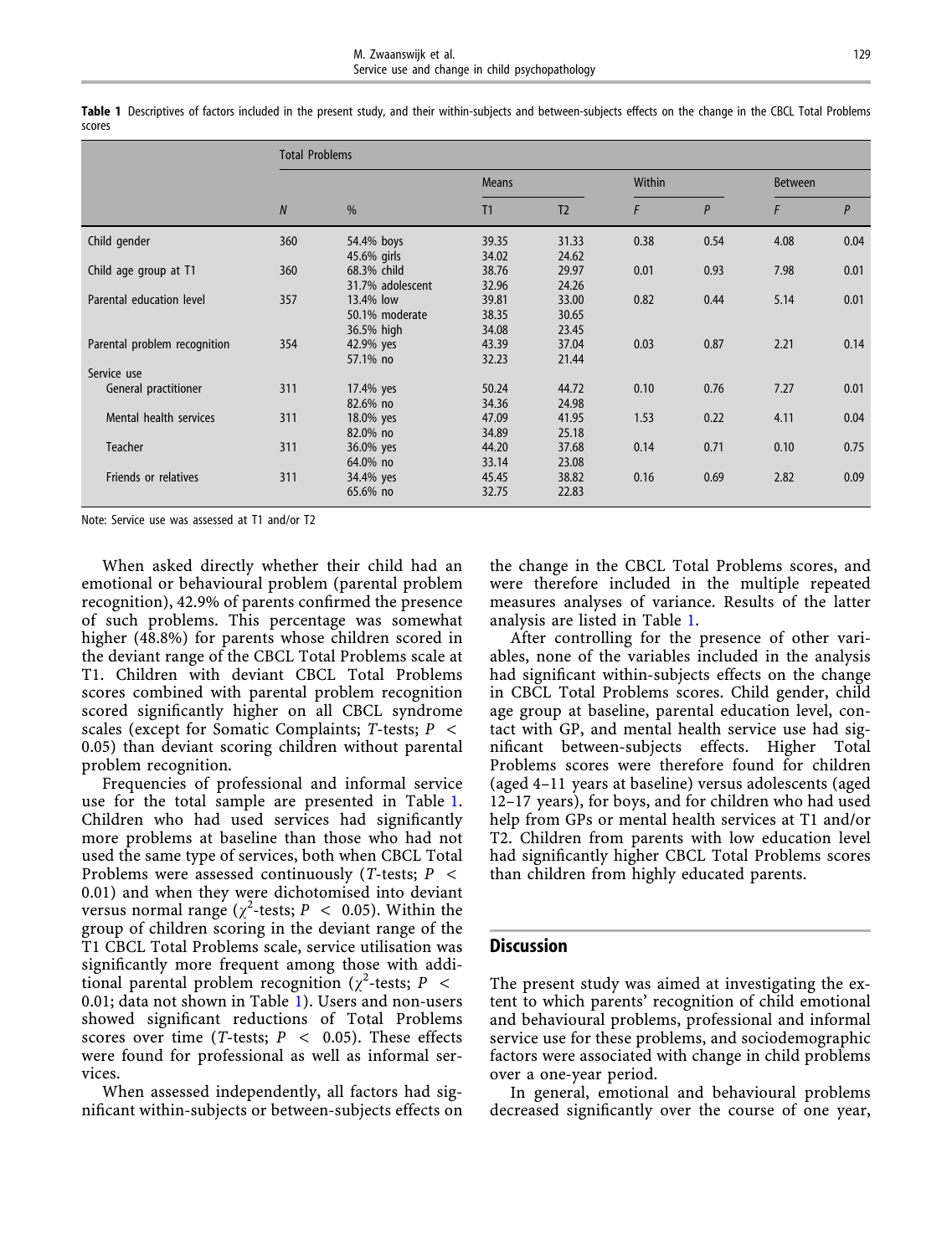<span id="page-3-0"></span>both in the sample as a whole and in children who had used professional or informal services. However, the mean CBCL Total Problems scores for the total sample and for service users remained above the normative mean after one year, indicating the problematic nature of the sample.

The rates of service use were low. Even in a sample selected for having emotional and behavioural problems, merely 18% of children had used professional services, and 35% had used informal services. However, the finding that children who had used services had significantly more emotional and behavioural problems at baseline than children who had not used services [cf. [4](#page-4-0), [6](#page-4-0)] suggests that, in part, children who need it the most end up receiving care. This was confirmed by the finding that, after controlling for other variables, children who had been in contact with GPs or mental health care had significantly higher problem scores over the course of one year.

Whereas service use was significantly more frequent for children with emotional or behavioural problems in the deviant range, parents' acknowledgement of the presence of such problems had an additional influence on the frequency of service use within the deviant scoring group. Considering the fact that less than half of the parents who reported child problems in the deviant range also acknowledged the presence of these problems when asked directly, parents' non-recognition of child problems could constitute a first reason for parents not seeking help. On the other hand, children with deviant CBCL Total Problems scores who were also recognised as problematic by their parents had more serious problems than children without parental problem recognition. The concept of parental problem recognition may therefore distinguish between children with emotional or behavioural problems who are able to function adequately, and those requiring special attention.

The elevated problem scores in boys, younger children and children from less educated families indicate the need to address preventive actions at those groups. This is even more salient since children from lower-educated families were underrepresented in this study and problem levels in those children may therefore have been underestimated. Moreover, the previous finding of older children showing more improvement in emotional and behavioural problems over a six-year interval [[6\]](#page-4-0) underscores the need to focus prevention at young children.

An intriguing question is whether children with emotional or behavioural problems need some sort of care to ensure them to develop towards less problematic behaviour, or whether their problems would anyhow reduce over time. The absence of an association between any of the four types of service use and the change in child problems found in the present study might be interpreted as evidence for the latter assumption. However, we believe that this finding does not automatically imply the ineffectiveness of professional and informal services in reducing child emotional and behavioural problems. The limited time span of the study and the use of screening questionnaires instead of interviews to measure child problems may have prevented detection of any associations between service use and change in child problems. Also, service use may have affected aspects of the child's development not covered by our outcome measure. More importantly, our study contained limitations that are typical for naturalistic designs, such as the impossibility of random assignment to conditions, inclusion of a broad range of treatments, and the presence of many possibly confounding factors, which restrict the possibility of drawing firm conclusions about the effectiveness of services in reducing child symptoms. The chronicity of child psychopathology and the limited use of empirically validated treatments may, on the other hand, indeed prevent services from being effective. What our findings do imply, therefore, is the need for methodologically sound research into the effectiveness of professional and informal services for child emotional and behavioural problems, with large samples, multiple data waves, and assessment of outcomes on multiple domains [[4](#page-4-0)].

 $\blacksquare$  Acknowledgement This study was financially supported by grant number 2100.0064 from the Netherlands Organisation for Health Research and Development.

## References

- 1. Achenbach TM (1991) Manual for the Child Behavior Checklist/4–18 and 1991 Profiles. University of Vermont Department of Psychiatry, Burlington
- 2. Achenbach TM (1991) Manual for the Teacher's Report Form and 1991 Profiles. University of Vermont Department of Psychiatry, Burlington
- 3. Achenbach TM (1991) Manual for the Youth Self-Report and 1991 Profiles. University of Vermont Department of Psychiatry, Burlington